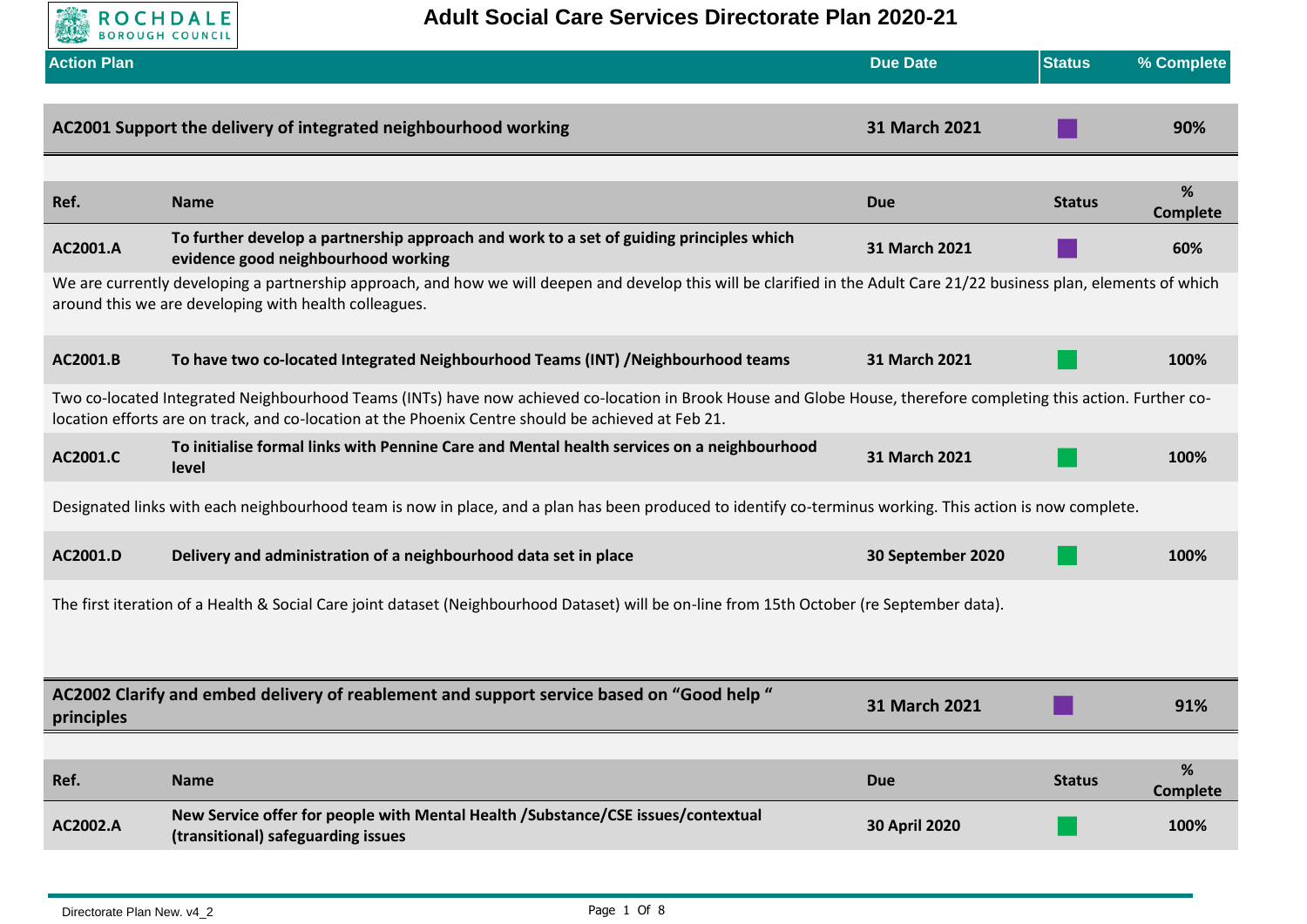| <b>Adult Social Care Services Directorate Plan 2020-21</b><br><b>ROCHDALE</b> |                                                                                                                                                                                                                                                                        |                   |               |                 |  |
|-------------------------------------------------------------------------------|------------------------------------------------------------------------------------------------------------------------------------------------------------------------------------------------------------------------------------------------------------------------|-------------------|---------------|-----------------|--|
| <b>Action Plan</b>                                                            |                                                                                                                                                                                                                                                                        | <b>Due Date</b>   | <b>Status</b> | % Complete      |  |
| In place and Complete                                                         |                                                                                                                                                                                                                                                                        |                   |               |                 |  |
| AC2002.B                                                                      | Clear pathways in and out of service and linkage to ALLIS case working/records system                                                                                                                                                                                  | 30 September 2020 |               | 100%            |  |
| In place and Complete                                                         |                                                                                                                                                                                                                                                                        |                   |               |                 |  |
| AC2002.C                                                                      | Linkage and synergy with other providers understood                                                                                                                                                                                                                    | 30 September 2020 |               | 90%             |  |
|                                                                               | The R&R engagement event is currently scheduled for the 12th Jan. The newly formed Recovery & Reablement team is in place and initial performance data is being<br>collected. We have developed linkages with major stakeholders and events are planned for Quarter 4. |                   |               |                 |  |
| AC2002.D                                                                      | Engagement and coproduction for future service development plans developed                                                                                                                                                                                             | 31 March 2021     |               | 75%             |  |
|                                                                               | Engagement events are planned for Q4.                                                                                                                                                                                                                                  |                   |               |                 |  |
|                                                                               |                                                                                                                                                                                                                                                                        |                   |               |                 |  |
|                                                                               | AC2003 Implement system improvements in respect of commissioning information and payments                                                                                                                                                                              | 31 March 2021     |               | 84%             |  |
|                                                                               |                                                                                                                                                                                                                                                                        |                   |               | %               |  |
| Ref.                                                                          | <b>Name</b>                                                                                                                                                                                                                                                            | <b>Due</b>        | <b>Status</b> | <b>Complete</b> |  |
| AC2003.A                                                                      | Implement payment cards for cash budgets                                                                                                                                                                                                                               | 31 March 2021     |               | 100%            |  |
| Complete and in place                                                         |                                                                                                                                                                                                                                                                        |                   |               |                 |  |
| AC2003.B                                                                      | Day care payments to providers based on actuals rather than assessed                                                                                                                                                                                                   | 31 March 2021     |               | 75%             |  |
|                                                                               | From 25th January 2021 payments for day care will be made based on the information provided through the Provider Portal in respect of actual service delivery.                                                                                                         |                   |               |                 |  |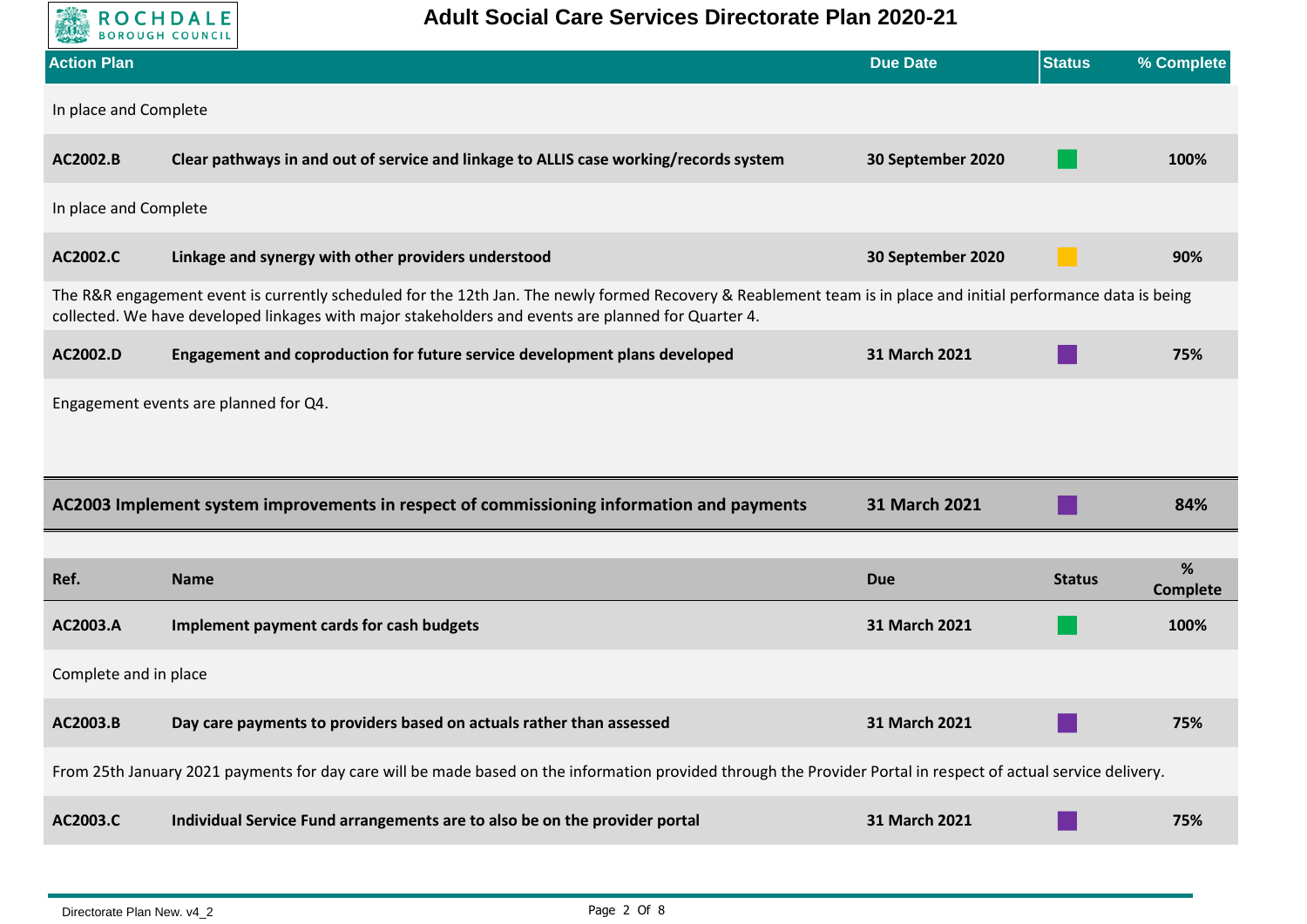

| <b>Action Plan</b>                                                                                                                                                                                                                                                              |                                                                                                                                            | <b>Due Date</b>   | <b>Status</b> | % Complete           |  |
|---------------------------------------------------------------------------------------------------------------------------------------------------------------------------------------------------------------------------------------------------------------------------------|--------------------------------------------------------------------------------------------------------------------------------------------|-------------------|---------------|----------------------|--|
|                                                                                                                                                                                                                                                                                 | The ISF Project is on track and Harehill (which was previously an ISF) is being prepared to be live on the portal to be paid on 'actuals'. |                   |               |                      |  |
| AC2003.D                                                                                                                                                                                                                                                                        | Review and improvements to the respite payment system (payment to providers)                                                               | 31 March 2021     |               | 70%                  |  |
|                                                                                                                                                                                                                                                                                 | On track. Consultation ends on 23rd December 2020 regarding new rates.                                                                     |                   |               |                      |  |
| AC2003.E                                                                                                                                                                                                                                                                        | To have 50% of users to be paying charges for home care via a direct debit arrangement                                                     | 31 March 2021     |               | 100%                 |  |
|                                                                                                                                                                                                                                                                                 | The latest position is that 64% of non-residential income is now paid by direct debit.                                                     |                   |               |                      |  |
|                                                                                                                                                                                                                                                                                 |                                                                                                                                            |                   |               |                      |  |
|                                                                                                                                                                                                                                                                                 | AC2004 Improved services to people with a mental health issue including dementia                                                           | 31 March 2021     |               | 70%                  |  |
|                                                                                                                                                                                                                                                                                 |                                                                                                                                            |                   |               |                      |  |
| Ref.                                                                                                                                                                                                                                                                            | <b>Name</b>                                                                                                                                | <b>Due</b>        | <b>Status</b> | %<br><b>Complete</b> |  |
| AC2004.A                                                                                                                                                                                                                                                                        | Develop 5 year AMHP strategy (approved mental health professional)                                                                         | 31 March 2021     |               | 100%                 |  |
|                                                                                                                                                                                                                                                                                 | The 5 year AMHP strategy is now in place, and work is currently being undertaken regarding implementation.                                 |                   |               |                      |  |
| AC2004.B                                                                                                                                                                                                                                                                        | Establish dementia operations / tactical group to enact dementia strategy around dementia<br>friendly communities                          | 31 March 2021     |               | 40%                  |  |
| Quarterly Dementia Partnership Board meetings are well attended across health, social care, providers and VCSE organisations. There is a project plan in place to achieve<br>the objectives set out in the strategy with actions being progressed by Partnership Board members. |                                                                                                                                            |                   |               |                      |  |
|                                                                                                                                                                                                                                                                                 | AC2005 To provide options for synergy of current provider services with Adult Social Care Operations                                       | 30 September 2020 |               | 100%                 |  |
|                                                                                                                                                                                                                                                                                 |                                                                                                                                            |                   |               |                      |  |
| Ref.                                                                                                                                                                                                                                                                            | <b>Name</b>                                                                                                                                | <b>Due</b>        | <b>Status</b> | %                    |  |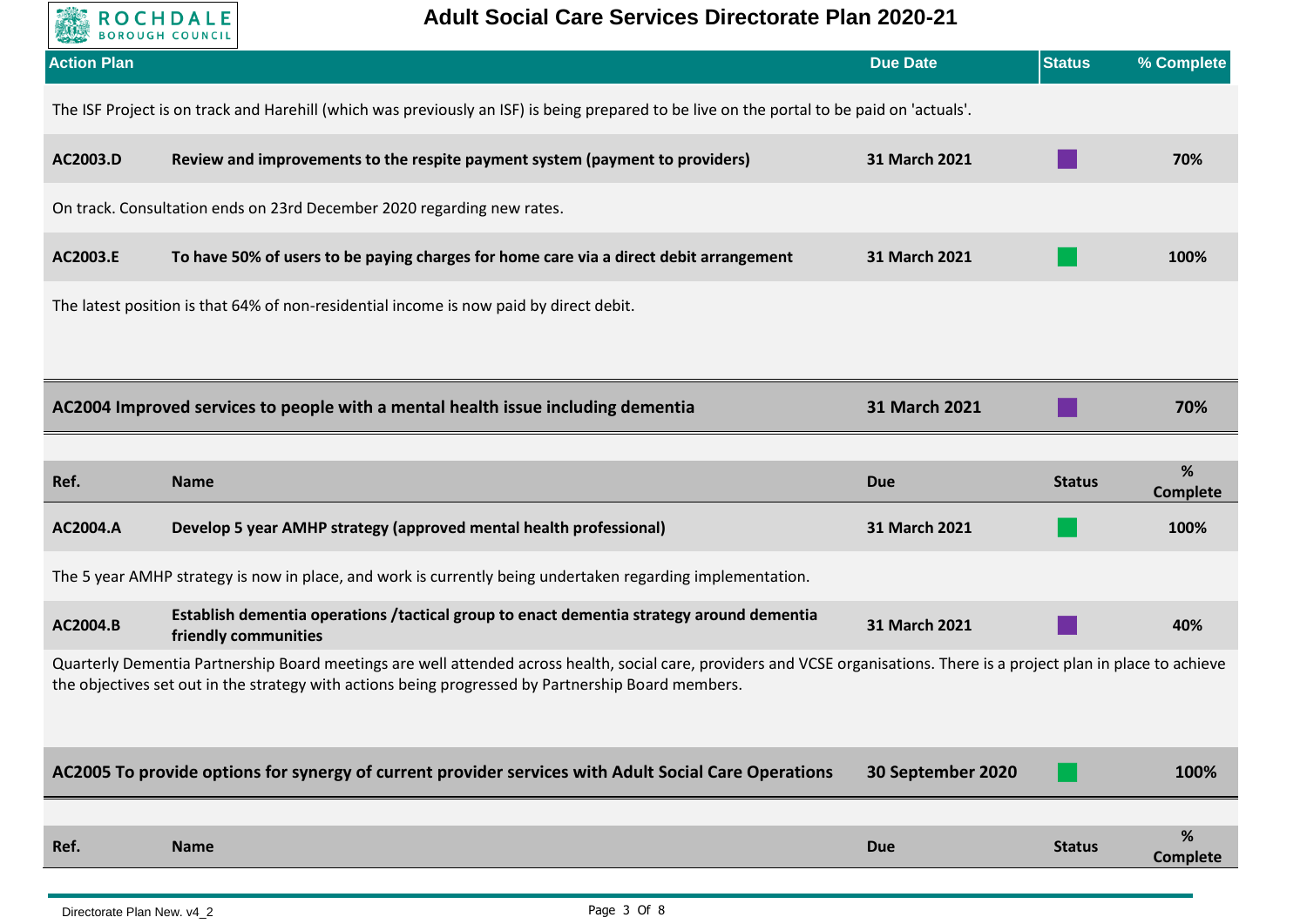

| <b>ASSESSED DUROUGH COUNCIL</b><br><b>Action Plan</b>                                                                                                                                                                                     |                                                                                                                                                                                                                                            | <b>Due Date</b>   | <b>Status</b> | % Complete           |  |
|-------------------------------------------------------------------------------------------------------------------------------------------------------------------------------------------------------------------------------------------|--------------------------------------------------------------------------------------------------------------------------------------------------------------------------------------------------------------------------------------------|-------------------|---------------|----------------------|--|
|                                                                                                                                                                                                                                           |                                                                                                                                                                                                                                            |                   |               |                      |  |
| AC2005.A                                                                                                                                                                                                                                  | Review of current structure around delivery services and develop option plan for future<br>delivery                                                                                                                                        | 30 September 2020 |               | 100%                 |  |
|                                                                                                                                                                                                                                           | A review or the current structure has been completed, and public consultation re the proposed structure has been undertaken. A staff consultation is now underway.                                                                         |                   |               |                      |  |
|                                                                                                                                                                                                                                           | AC2006 Work to both help integrate new housing schemes into neighbourhoods and assist enact phase<br>2 of "show and tell "work within strategic housing                                                                                    | 30 November 2020  |               | 100%                 |  |
|                                                                                                                                                                                                                                           |                                                                                                                                                                                                                                            |                   |               |                      |  |
| Ref.                                                                                                                                                                                                                                      | <b>Name</b>                                                                                                                                                                                                                                | <b>Due</b>        | <b>Status</b> | %<br><b>Complete</b> |  |
| AC2006.A                                                                                                                                                                                                                                  | Work around development of extra care schemes and streamline accommodation panel<br>activity in line with corporate strategic direction                                                                                                    | 30 November 2020  |               | 100%                 |  |
| postponed due to covid into the next final financial year. Directorate approval for accommodation panel has been sought and approved.<br>AC2007 To work towards a new approach to the joint management (health and social care) of people |                                                                                                                                                                                                                                            |                   |               |                      |  |
|                                                                                                                                                                                                                                           | with complex issues around autism and Learning difficulties                                                                                                                                                                                | 30 September 2020 |               | 80%                  |  |
|                                                                                                                                                                                                                                           |                                                                                                                                                                                                                                            |                   |               |                      |  |
| Ref.                                                                                                                                                                                                                                      | <b>Name</b>                                                                                                                                                                                                                                | <b>Due</b>        | <b>Status</b> | %<br><b>Complete</b> |  |
| AC2007.A                                                                                                                                                                                                                                  | To produce an options paper for director approval for a way forward in terms of service<br>delivery (being based on the premise we intend to maximise how we align /integrate both<br>health and Social care elements of service delivery) | 30 September 2020 |               | 80%                  |  |
| Options paper has now been drafted and is awaiting director approval.                                                                                                                                                                     |                                                                                                                                                                                                                                            |                   |               |                      |  |
|                                                                                                                                                                                                                                           | AC2008 To change the culture around how we provide services form an analogue to a digital approach<br>wherever possible with an emphasis on quality improvement                                                                            | 31 March 2021     |               | 100%                 |  |
|                                                                                                                                                                                                                                           |                                                                                                                                                                                                                                            |                   |               |                      |  |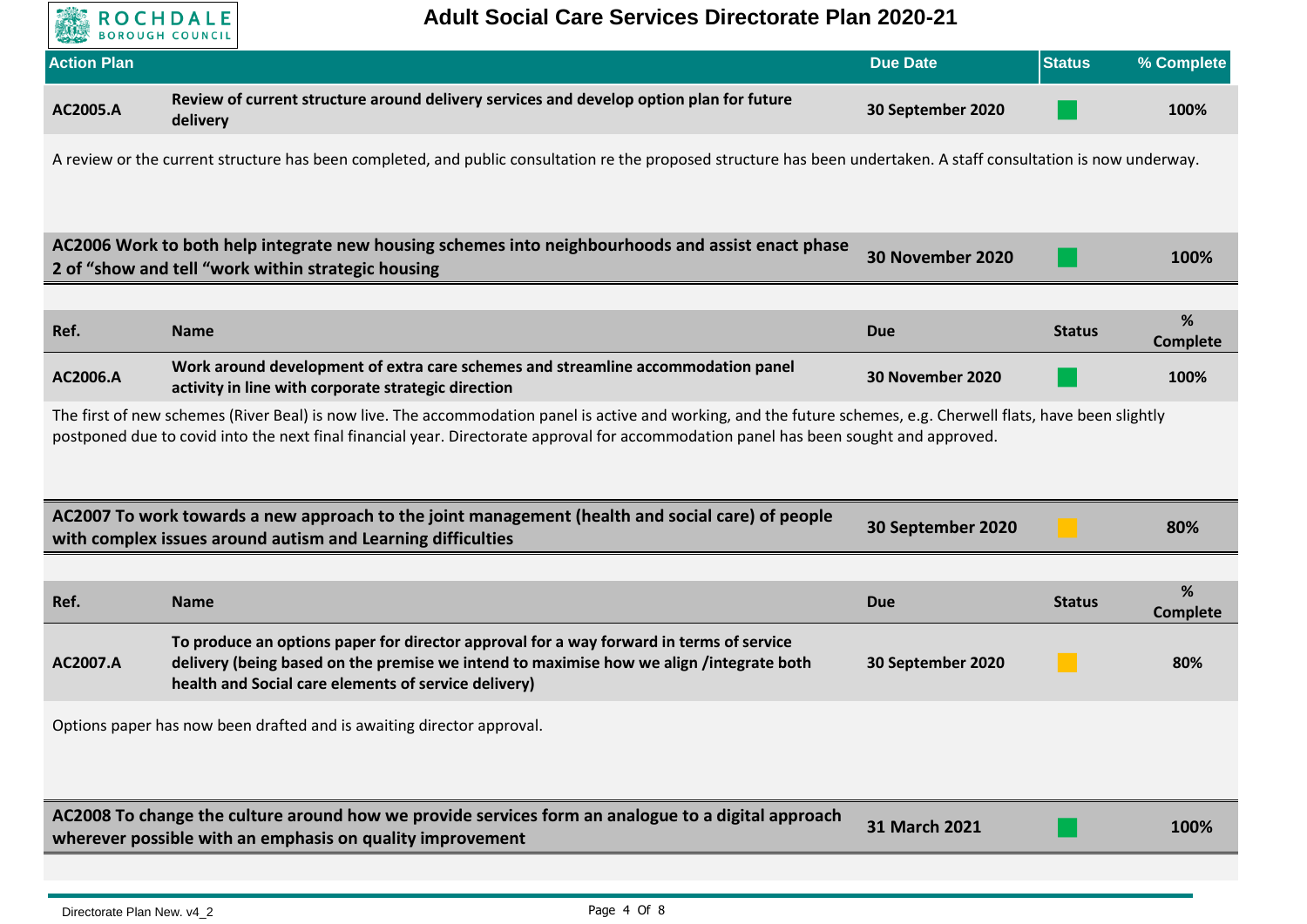

| <b>Action Plan</b>                                                                                                                                                                                                                                                                                                     |                                                                                                                                                                                                                                     | <b>Due Date</b>   | <b>Status</b> | % Complete           |
|------------------------------------------------------------------------------------------------------------------------------------------------------------------------------------------------------------------------------------------------------------------------------------------------------------------------|-------------------------------------------------------------------------------------------------------------------------------------------------------------------------------------------------------------------------------------|-------------------|---------------|----------------------|
| Ref.                                                                                                                                                                                                                                                                                                                   | <b>Name</b>                                                                                                                                                                                                                         | <b>Due</b>        | <b>Status</b> | %<br><b>Complete</b> |
| AC2008.A                                                                                                                                                                                                                                                                                                               | To promote digital solutions in line with the corporate strategy                                                                                                                                                                    | 31 March 2021     |               | 100%                 |
|                                                                                                                                                                                                                                                                                                                        | We continue to promote digital solutions and have developed a workstream within our assistive technology board to take this forward. There are plans in place to recruit<br>a digital inclusion officer from next year.             |                   |               |                      |
| AC2008.B                                                                                                                                                                                                                                                                                                               | To embed QI approaches within the business planning cycle                                                                                                                                                                           | 31 March 2021     |               | 100%                 |
| Each team in ASC has a QI project, being monitored via quality improvement board. The expectation is this will be a concurrent feature in our team plans and directorate<br>plans going forward. Project management/ QI training has been offered and undertaken by a wide range of staff within ASC                   |                                                                                                                                                                                                                                     |                   |               |                      |
| LA.                                                                                                                                                                                                                                                                                                                    | AC2009 The Mental Health Investment Standard is effectively commissioned across the CCG and the                                                                                                                                     | 31 March 2021     |               | 63%                  |
|                                                                                                                                                                                                                                                                                                                        |                                                                                                                                                                                                                                     |                   |               |                      |
| Ref.                                                                                                                                                                                                                                                                                                                   | <b>Name</b>                                                                                                                                                                                                                         | <b>Due</b>        | <b>Status</b> | %<br><b>Complete</b> |
| AC2009.A                                                                                                                                                                                                                                                                                                               | Produce a report setting out our Commissioning intentions for 20/21 & 21/22 to comply with<br>the MH Investment Standard / reflect the LTP objectives and support the ambitions of the LCO<br>and neighbourhood Mental Health offer | 30 November 2020  |               | 100%                 |
| A Mental Health Integration Plan is being produced and is planned to be shared with ICB by Dec 20. This will feed into the work regarding setting out Commissioning<br>Intentions. Report will be included in the Commissioning Intentions report which has been shared with ICB, and is due for a decision in Oct 20. |                                                                                                                                                                                                                                     |                   |               |                      |
| AC2009.B                                                                                                                                                                                                                                                                                                               | Review grant funded service arrangements (MIND/Alzheimer's') & recommission the service                                                                                                                                             | 31 March 2021     |               | 100%                 |
|                                                                                                                                                                                                                                                                                                                        | Due to the impact of Covid-19, we had paused business and usual and we will have a plan in place by the end of Q2                                                                                                                   |                   |               |                      |
| AC2009.C                                                                                                                                                                                                                                                                                                               | Deliver a project to embed personal health budgets for people on s117                                                                                                                                                               | 30 September 2020 |               | 25%                  |
|                                                                                                                                                                                                                                                                                                                        | As per Q2 report. Progress to be made in Q4.                                                                                                                                                                                        |                   |               |                      |
| AC2009.D                                                                                                                                                                                                                                                                                                               | Produce a policy & procedure to meet the CCG's MI H Act s140 responsibilities to make<br>available sufficient acute MH Act beds to meet the needs of the population                                                                 | 31 December 2020  |               | 30%                  |
|                                                                                                                                                                                                                                                                                                                        |                                                                                                                                                                                                                                     |                   |               |                      |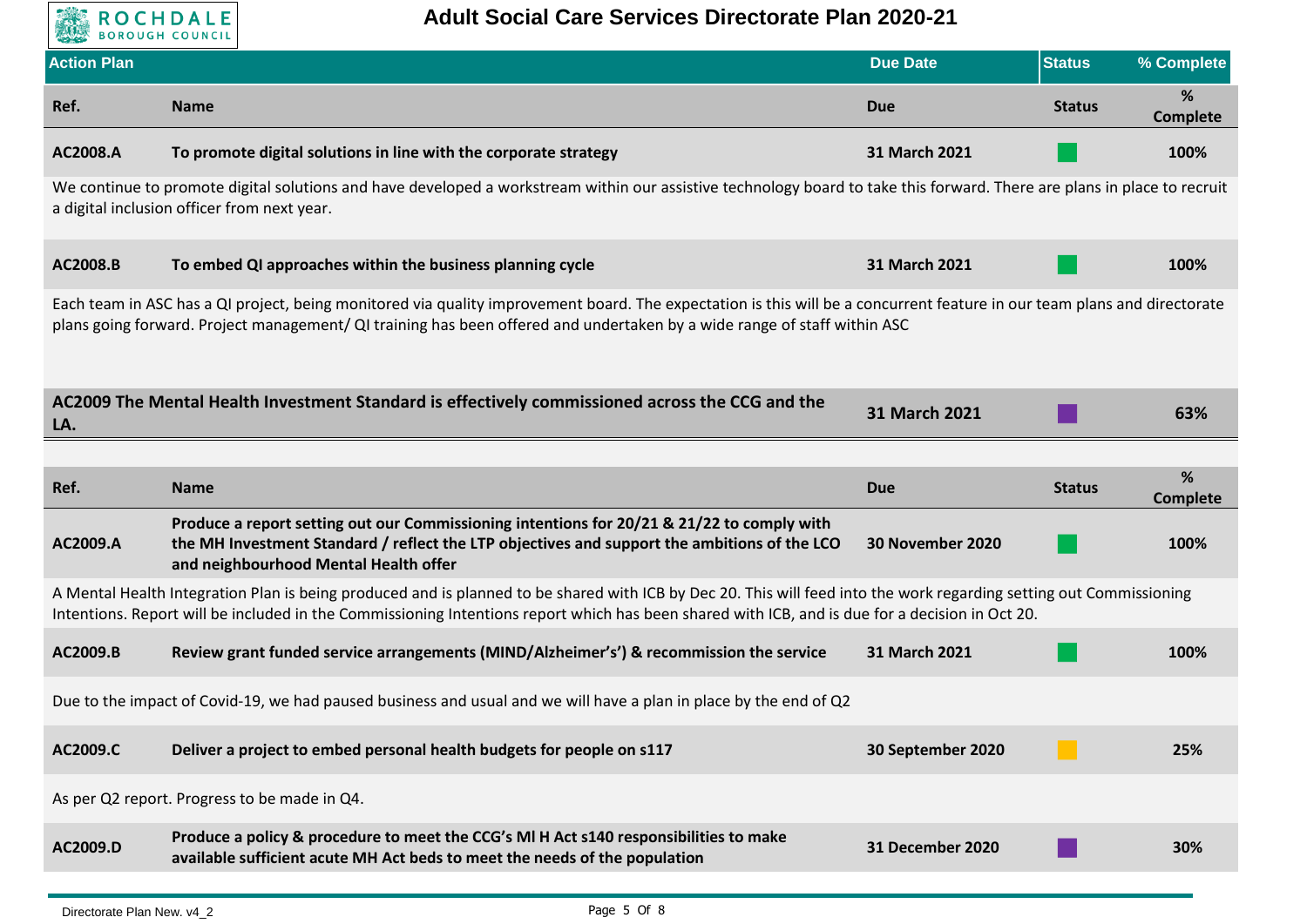

| <b>Action Plan</b>        |                                                                                                                                                                      | <b>Due Date</b>         | <b>Status</b> | % Complete           |
|---------------------------|----------------------------------------------------------------------------------------------------------------------------------------------------------------------|-------------------------|---------------|----------------------|
|                           | As per Q2 report. Progress to be made in Q4.                                                                                                                         |                         |               |                      |
| the client group spectrum | AC2010 Develop a progressive fee structure that supports more in borough provision for people across                                                                 | 31 December 2020        |               | 83%                  |
| Ref.                      | <b>Name</b>                                                                                                                                                          | <b>Due</b>              | <b>Status</b> | %<br><b>Complete</b> |
| AC2010.A                  | To produce a project plan that identifies the key issues and business requirements that is<br>evidence driven                                                        | 30 September 2020       |               | 100%                 |
|                           | A project plan has been produced and is being monitored.                                                                                                             |                         |               |                      |
| AC2010.B                  | Conclude market engagement with providers, service users and assessment teams to better<br>understand issues and barriers                                            | 31 December 2020        | m             | 75%                  |
|                           | Fee consultation nearing completion. LD Day Service review not completed. Supported Living programme ongoing.                                                        |                         |               |                      |
| AC2010.C                  | Develop fee setting differential rates based on market engagement                                                                                                    | <b>31 December 2020</b> |               | 75%                  |
|                           | Residential care banding model shared with providers via fees consultation process.                                                                                  |                         |               |                      |
|                           | AC2011 Secondary and specialist services for people with LD and / or Autism will be reviewed to<br>ensure our offer is fully integrated between Health & Social Care | 31 December 2020        |               | 50%                  |
|                           |                                                                                                                                                                      |                         |               |                      |
| Ref.                      | <b>Name</b>                                                                                                                                                          | <b>Due</b>              | <b>Status</b> | %<br><b>Complete</b> |
| AC2011.A                  | An integrated Health & Social Care specification for complex learning disabilities will be<br>produced                                                               | 31 December 2020        |               | 50%                  |
|                           | LDA report presented to CQPG, consultation with ASC & PCFT has taken place, further work required to gain PCFT agreement.                                            |                         |               |                      |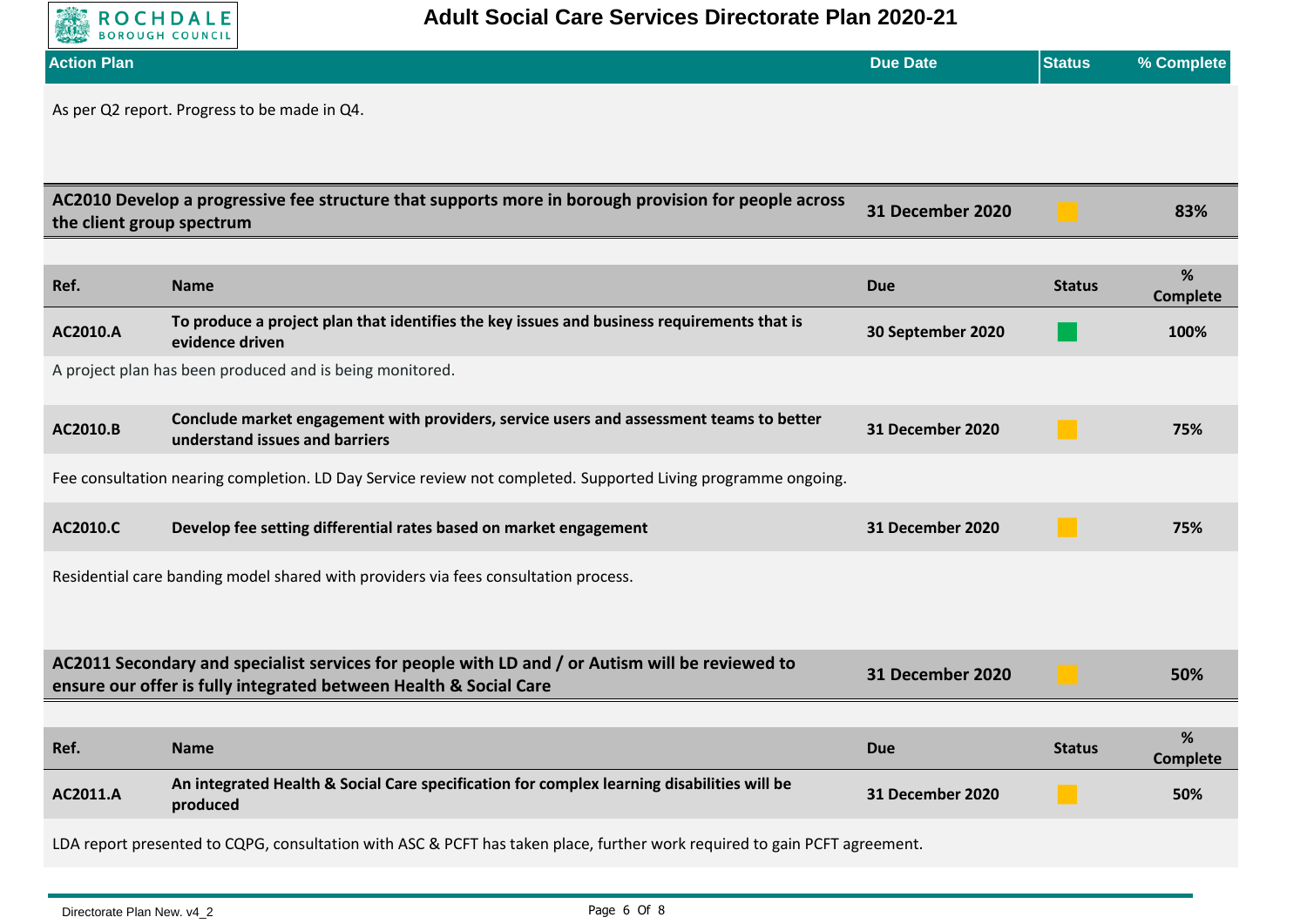

| <b>Action Plan</b>    |                                                                                                                                                                                                       | <b>Due Date</b>         | <b>Status</b> | % Complete           |
|-----------------------|-------------------------------------------------------------------------------------------------------------------------------------------------------------------------------------------------------|-------------------------|---------------|----------------------|
| AC2011.B              | We will improve our diagnostic & treatment service for people with autism by working with the<br>current provider to deliver improved outcomes                                                        | 30 September 2020       |               | 50%                  |
| control due to Covid. | New contract agreed and has been implemented. Workshop to be deferred to Q4, due to Covid-19 delay. Mental Health provider currently under national command and                                       |                         |               |                      |
|                       | AC2012 A 5-year Accommodation with support Strategy will be published                                                                                                                                 | <b>30 April 2020</b>    |               | 100%                 |
|                       |                                                                                                                                                                                                       |                         |               |                      |
| Ref.                  | <b>Name</b>                                                                                                                                                                                           | <b>Due</b>              | <b>Status</b> | %<br><b>Complete</b> |
| AC2012.A              | A series of Commissioning Statements will be published - these will include information that<br>helps practitioners understand what is in the market                                                  | <b>30 April 2020</b>    |               | 100%                 |
|                       | Complete – signed off at ICB at the end of May. Published with a legal caveat to rerun the data by the end of July to understand the impact of covid                                                  |                         |               |                      |
| AC2012.B              | A Market Position Statement will be published. This will be a provider-facing document with<br>key information in it about the market, which will inform providers of our commissioning<br>intentions | 30 April 2020           |               | 100%                 |
| of covid              | Completed and published MPS along with accommodation support strategy. Published with a legal caveat to rerun the data by the end of July to understand the impact                                    |                         |               |                      |
|                       | AC2013 The ASC Commissioning Programme Structure will be updated to deliver a comprehensive<br>range of cross cutting themed projects related to the above strategy                                   | 31 December 2020        |               | 50%                  |
|                       |                                                                                                                                                                                                       |                         |               |                      |
| Ref.                  | <b>Name</b>                                                                                                                                                                                           | <b>Due</b>              | <b>Status</b> | %<br><b>Complete</b> |
| AC2013.A              | Development of 15 projects to improve services for: Older people (3 projects), Working age<br>adults with long term conditions (6 projects) and People with complex & chaotic lives (6<br>projects)   | <b>31 December 2020</b> |               | 50%                  |
|                       | Programme refined and in place, governance in place.                                                                                                                                                  |                         |               |                      |